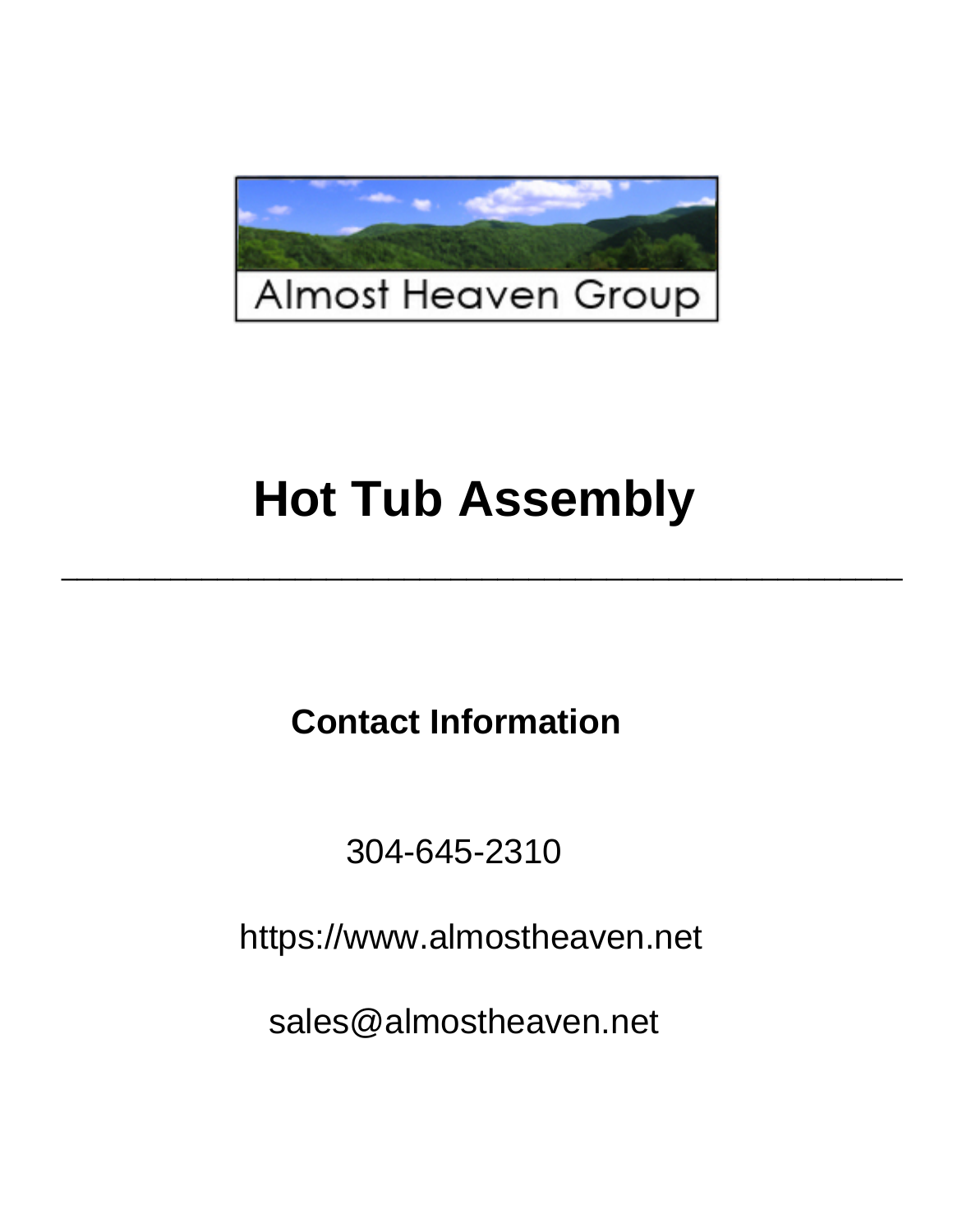## **Table of Contents**

| <b>Tools and Materials Needed</b> | 3              |
|-----------------------------------|----------------|
| Setting and Leveling the Base     | 4              |
| Assembling the Floor              | 5              |
| Fitting the Stave to the Floor    | 6              |
| Applying and Tightening the Bands | $\overline{7}$ |
| <b>Installing the Benches</b>     | 10             |
| Finishing the Tub (optional)      | 14             |
| <b>Safety Instructions</b>        | 15             |
| Warranty                          | 16             |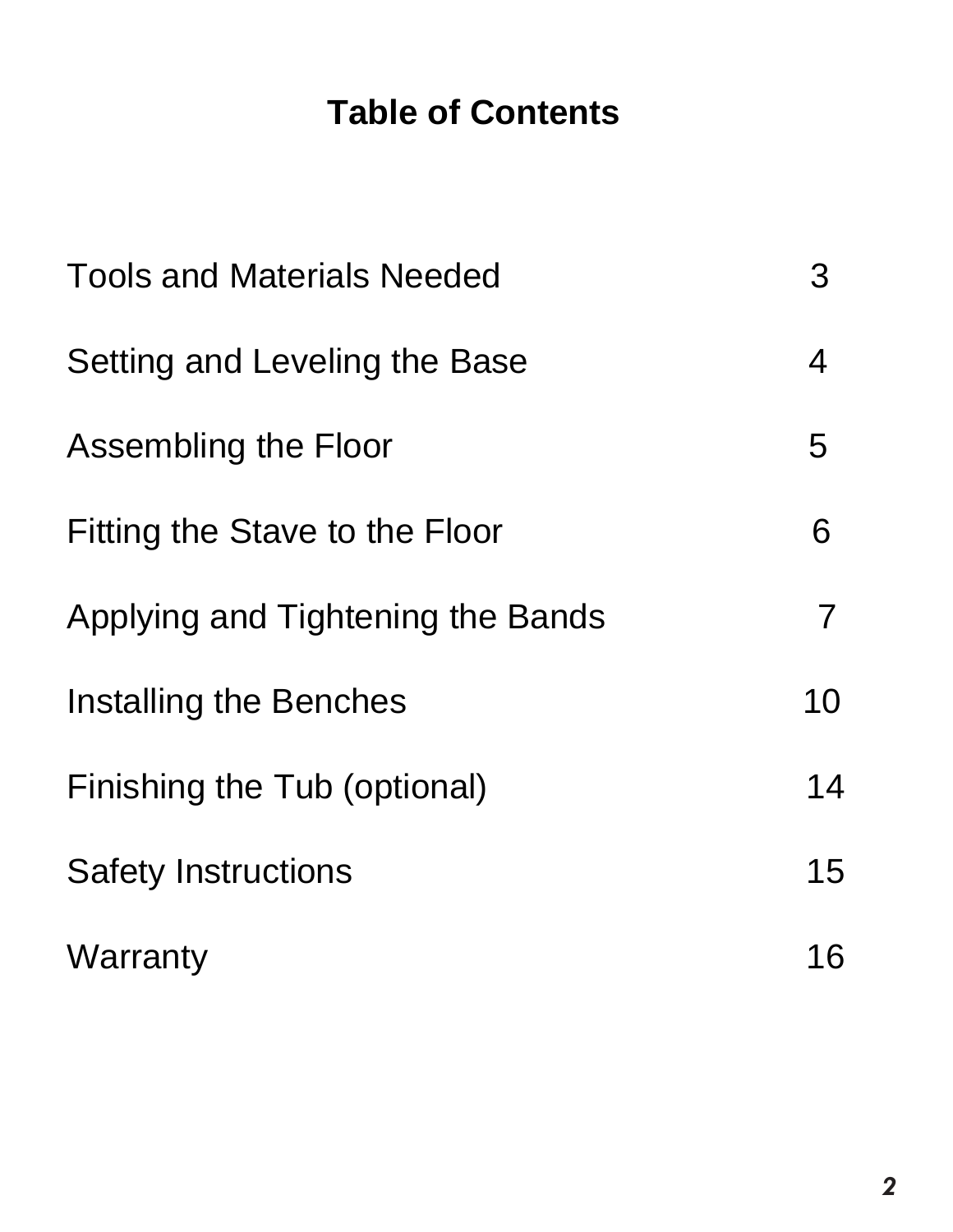#### **1.**Mallet (Rubber or Dead Blow, No hammers) **Tools and Materials Needed**

- 1. Mallet (Rubber or Dead Blow, no hammers)
- 2. Level
- **4.**7/8 Extra deep socket or wrench 3. Drill
- $\overline{1}$ 4. 7/8 Extra Deep Socket or Wrench
- 5. Shims
- **7.** *Round over a 1/4 round of 1/4 round of 1/4 round 0.**Round of 1/4 round 1/4 round 1/4 round 1/4 round 1/4 round 1/4 round 1/4 round 1/4 round 1/4 round 1/4 round 1/4 round 1/4 round 1/4 round 1/4 round 1/4 round 1/*
- 7. Router with a 1/4" Round Over Bit (optional)
	- 8. Belt Sander (optional)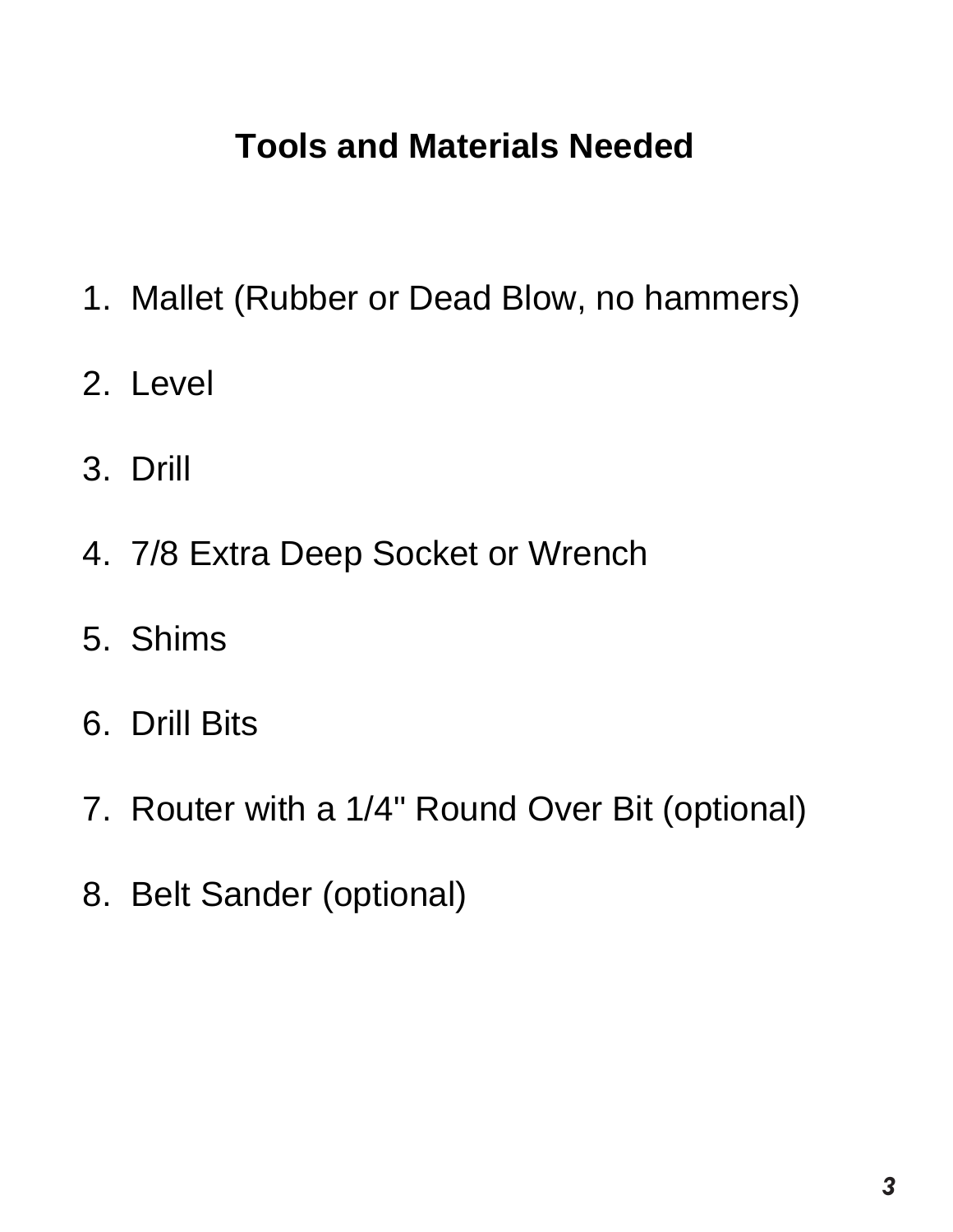### *Setting & Leveling The Base*

#### *1. Level Chine Joists*

Place the chine joints on the concrete pad so that they are  $5\frac{1}{2}$ " tall. Find the highest point of the chine joists and bring the rest to that level.



#### *2. Shim Chine Joists*

When shimming the chine joists for leveling, it is important to shim along the entire length of each joist. There should be enough of the shim under the joists to prevent the shims from compressing under the weight of the tub.



Joists

#### **Before (Not Level)**



#### After (Level With Shims)

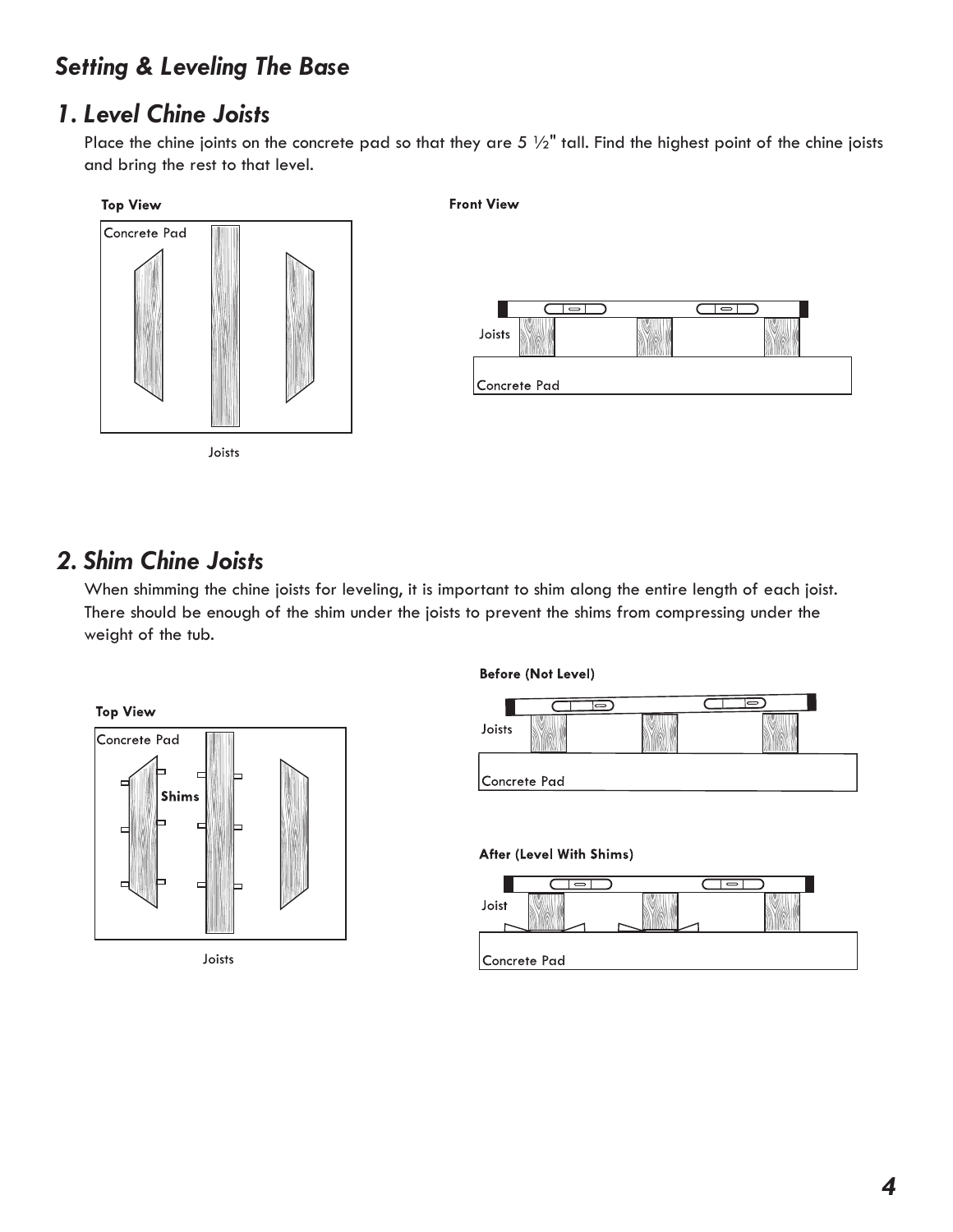#### *Assembling The Floor*

### *1. Put Floor Sections Together*

Put the three dowel pins in one section of the bottom of the tub and place on top of the chine joists. Make sure the sanded side is facing up. Slide bottom sections together and ensure seams are **perpendicular** to joists.



#### *2. Secure Plywood Strips*

Place the plywood strips 3" from either end along the perimeter of the tub across the seams of the two halves. Remove before the tub is filled.





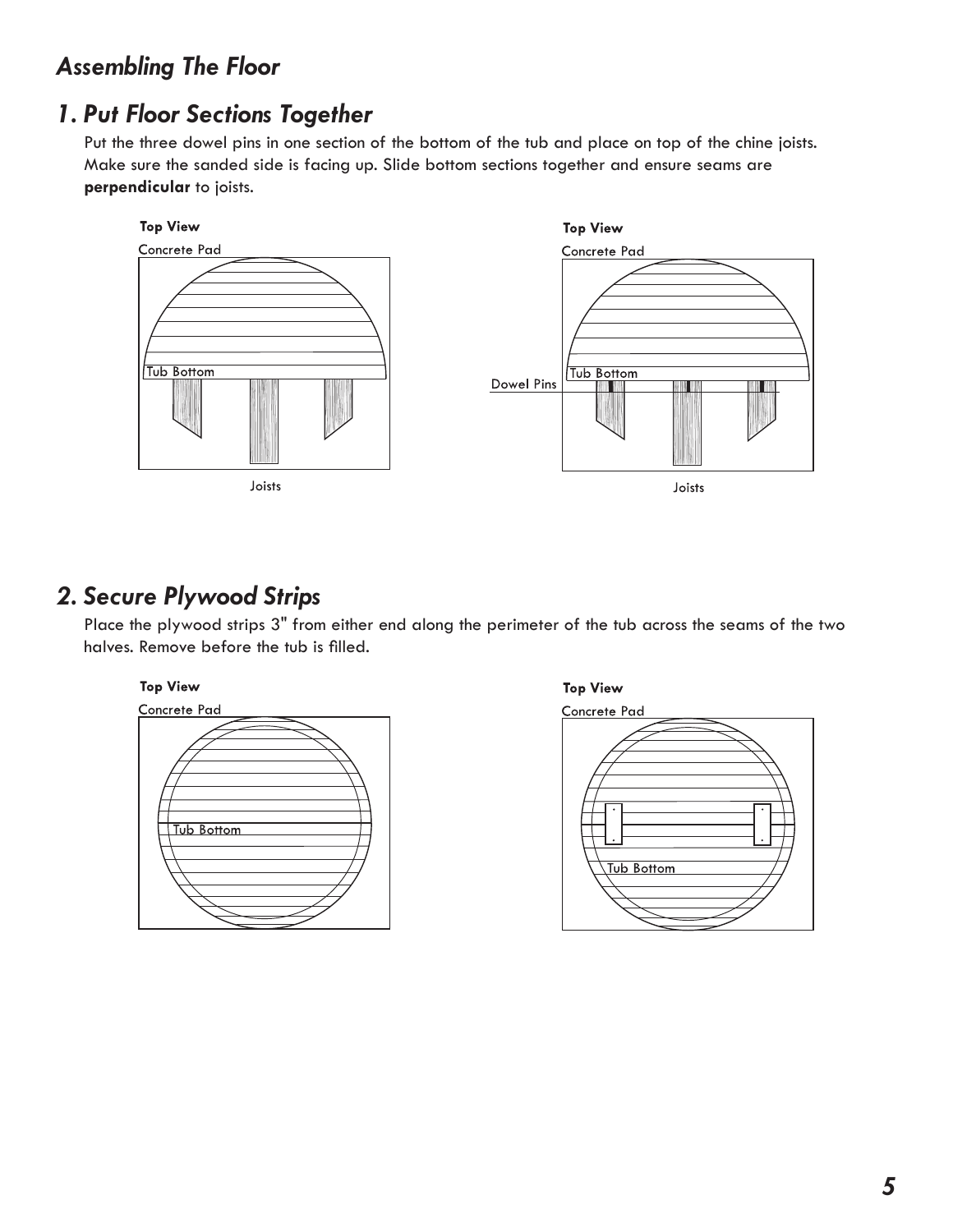#### *Fitting The Staves To The Floor*

**\* Note:** On larger tubs there may not be alignment marks.

#### *1. Position Staves on Floor Tongue*

Begin by sliding the first stave onto the floor tongue. Using a mallet the staves should be tapped onto the floor tongue—just to the point that they are not falling off. Slide the next stave against the previous stave. Tap into place until the tongue and groove merge. You can use painters tape to hold staves in place if necessary.

**Front View** 



**Top View** 



#### *2. Attach Last Stave*

When you are down to one stave, slide it down into place from the top. Gently tap into place!

\* If you find there is not enough room for the last stave, carefully tap and slide the other staves to make a little more room.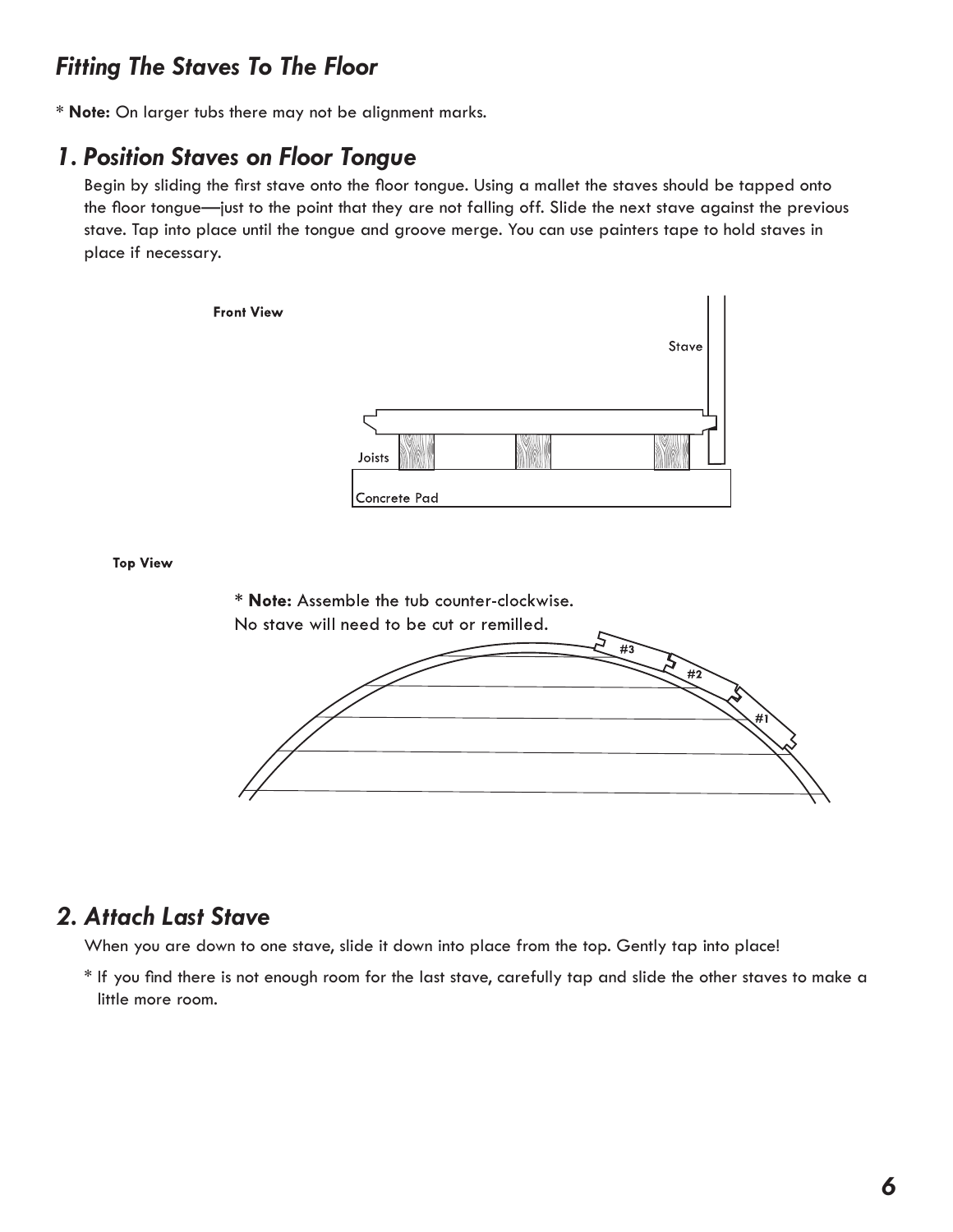### *Applying and Tightening The Bands*

#### *1. Pre-assemble Bands*

Pre-assemble the bands, making sure the nuts are screwed on loosely. When assembling bands, be sure to insert from the narrow end. Lug should be perpendicular to seam on the floor.



#### *2. Band Orientation*

The lug on the band should rest over a stave joint. If you have bands with two lugs, make sure at least one, though both are optimal, are located over the stave joint



The bottom band should be parallel to the floor of the tub-where the stave grooves were placed along the floor tongue

No lugs should be on the same stave joint.

#### **Front View**



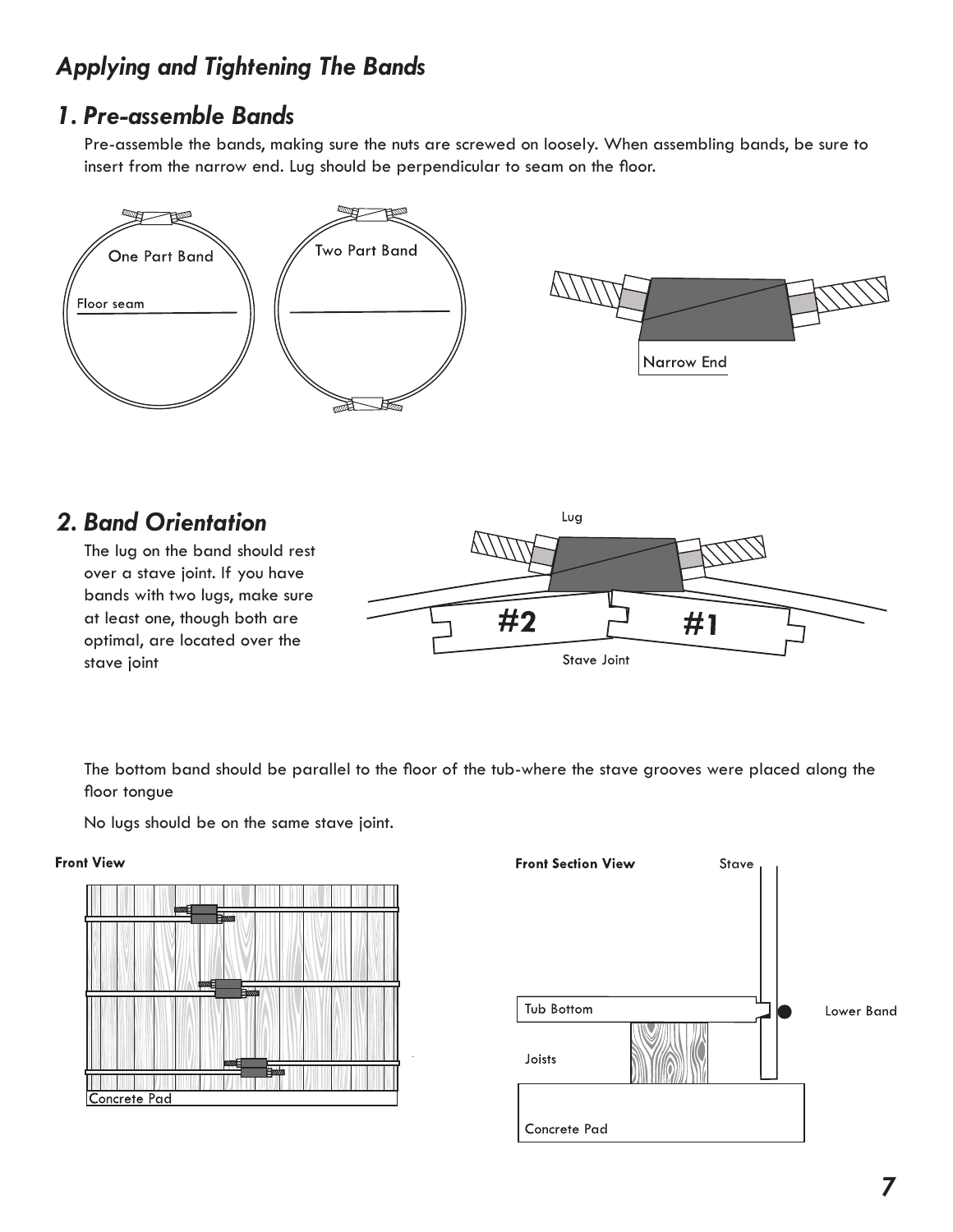|                                   | <b>Bottom Band</b>      | <b>Middle Bands</b>                                                                      | <b>Top Band</b>    |
|-----------------------------------|-------------------------|------------------------------------------------------------------------------------------|--------------------|
| Cedar and tubs 6ft<br>and smaller | Parallel with tub floor | Equal distant from top<br>and bottom bands                                               | 3" from top of tub |
| Teak and tubs 7ft and<br>larger   | Parallel with tub floor | Equal distant from top<br>and bottom bands<br>4th band should be 1"<br>above bottom band | 3" from top of tub |

#### *3. Move Bands Into Place and Tighten.*

Tighten all bands to 75%. Drive in staves by hitting the bottom band, make as many revolutions around the tub as necessary until there is a gap  $1/8"$ - $1/4"$  from the trough of the floor. When the lug pulls away from the wood, before the nut spins, the band has been properly tightened.

### *Installing the Benches*

Go to Circular Sectional for tubs 5ft and larger. If installing a bench on 3ft height tubs, go to assembly of the Circular Sectional with a block. Refer to "Oval Slab Bench" for 4ft diameter tubs and smaller.

The following are instructions for assembly of the Circular Sectional for 5ft tubs and larger:

\* There will be an approximate  $1/4$  " +- gap between the inside of the tub wall and the outside perimeter of the bench.

#### *1. Determine Where the Corbels will be Attached to the Tub*

Dry fit the circular bench to the floor of the tub. Mark where Corbels will be attached to the wall. It is okay if the Corbel falls on a stave joint. The edge of the bench seat rests on one half of the Corbel.

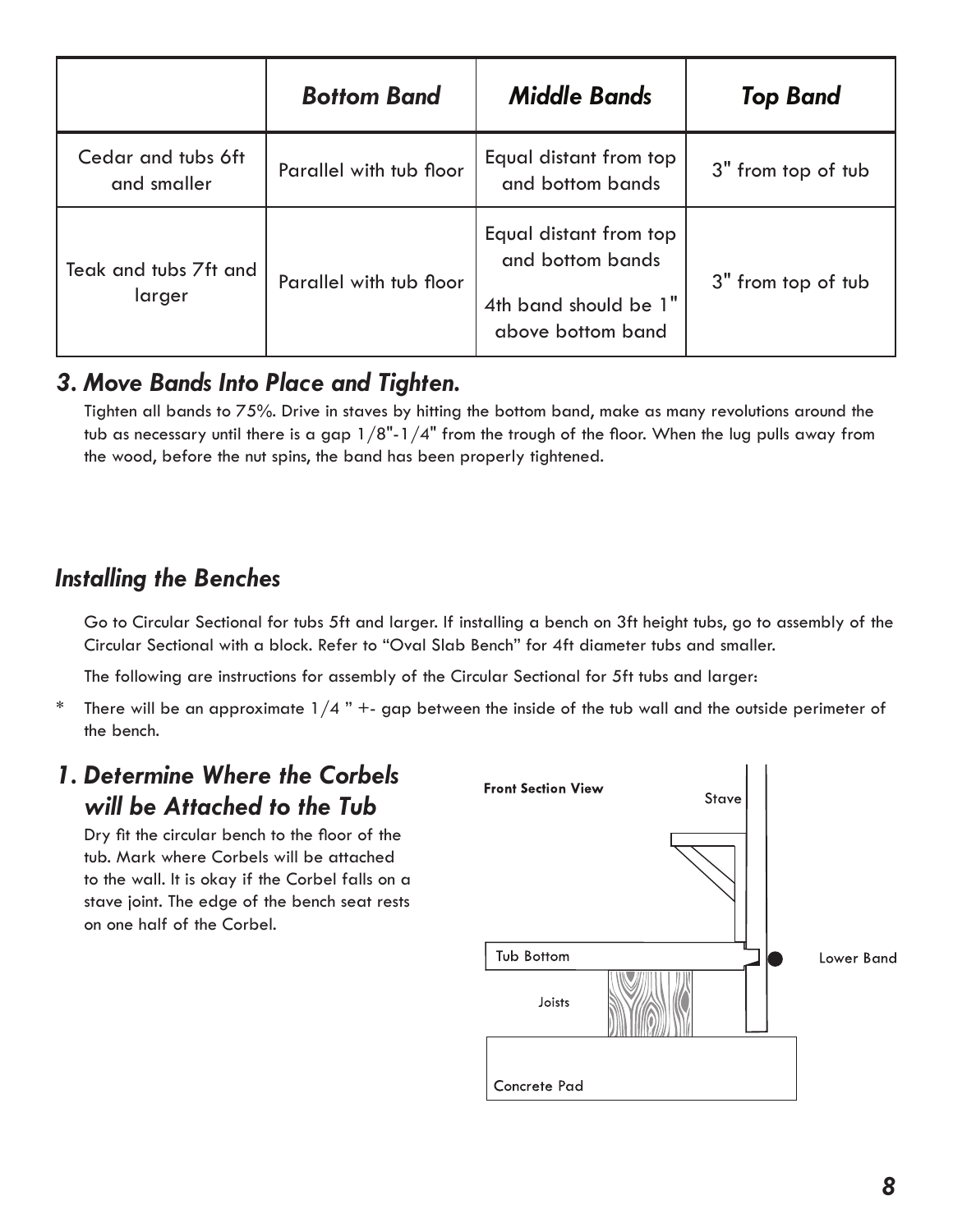### *2. Finishing The Bench Height*

Red or Yellow Cedar benches are a default 17" from the floor. Teak benches are a default  $16$   $\frac{1}{4}$ " off tub floor.

 \* You may raise or lower depending on your desired height. Keep in mind, however, to lower the bench height more than 17", you will have to cut off a portion of the Corbel.



### *3. Attaching Corbels To Stave Wall*

Use the supplied 2" stainless steel screws and screw through the pre-drilled holes of Corbel to attach to the tub wall.



### *4. Securing Bench Seat*

Place bench seats on the Corbels.

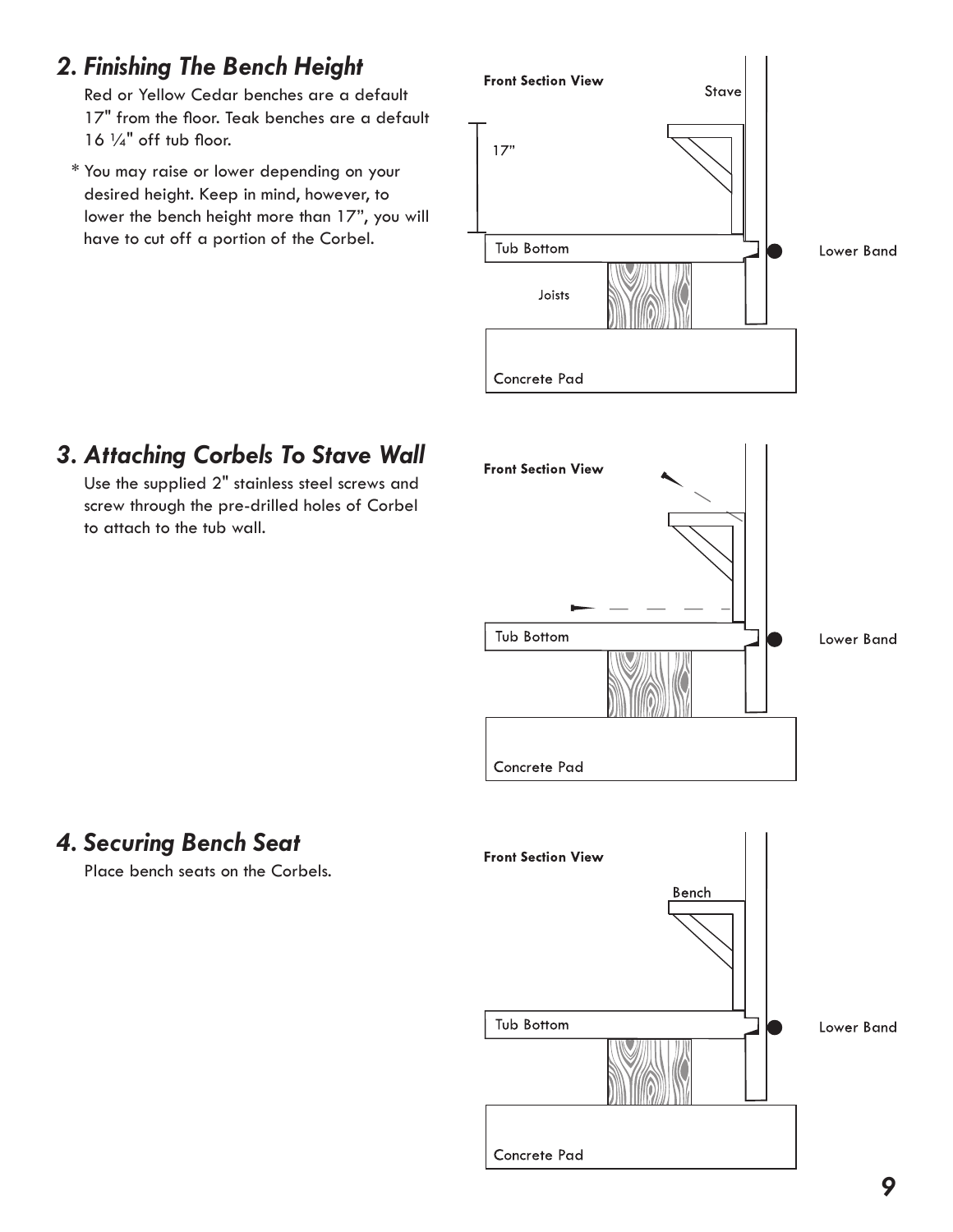

 \* Using included Star Drive Bit screws, place screws on both sides of the outer most slats of the bench seat and screw into Corbels.

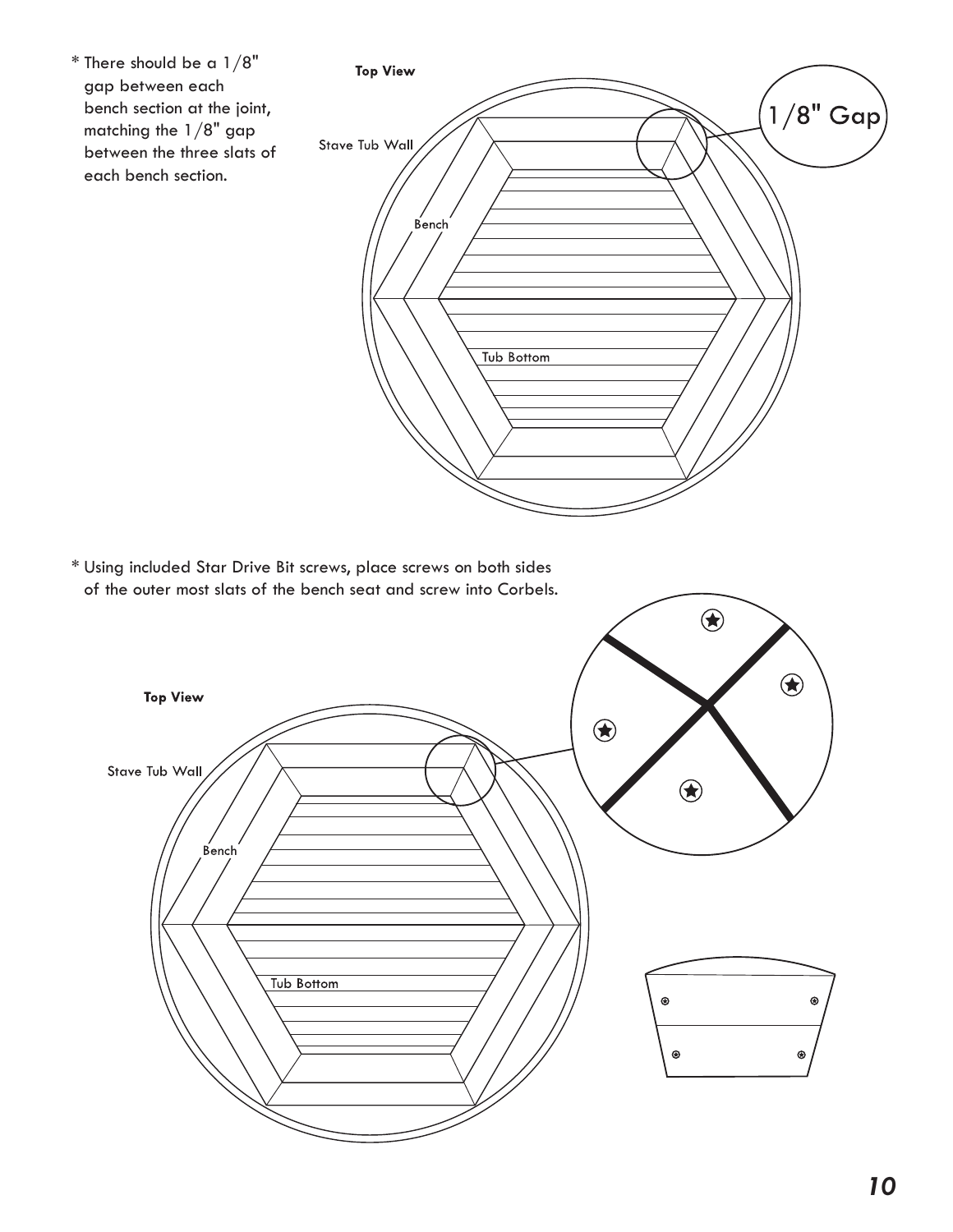#### *The following instructions for 3' Height tubs for assembly of the Circular Sectional with a bench block:*

 $3'$  Height tubs Bench Blocks, for benches to be measured down from the top edge 25 -1/2".

#### *1. Secure Block*

Place and use the blocks as you would the corbels described above in terms of location relative to the bench sections. Using two of the 3.5" or 4" Stainless Steel Screws per block, attach to the floor.

#### *2. Attaching Bench Seat*

The bench sections are placed upon the blocks and fastened as described above.

### *Assembly of The Oval Slab Bench For 4ft Diameter Tubs and Smaller.*

Benches usually sit 26" bellow top of the tub. However, the bench can be mounted higher or lower to suit your personal preference.

#### *1. Marking Bench Support Location*

Mark the staves which you will secure the bench supports to, making sure that now screws will be screwed within  $\frac{1}{2}$ " of the stave joint.

#### *2. Securing the Supports to the Stave Wall*

Attach to the wall of the tub using 2" stainless steel screws.

#### *3. Attaching the Bench Seat to the Supports*

Screw through top of the bench into the supports.

### *Finishing The Tub (optional):*

- *1.* Using a belt sander, sand the top of the staves untill they are all the same height.
- **2.** Using a 1/4" round over bit and a router, round over both the inside and outside edge of the top of the tub.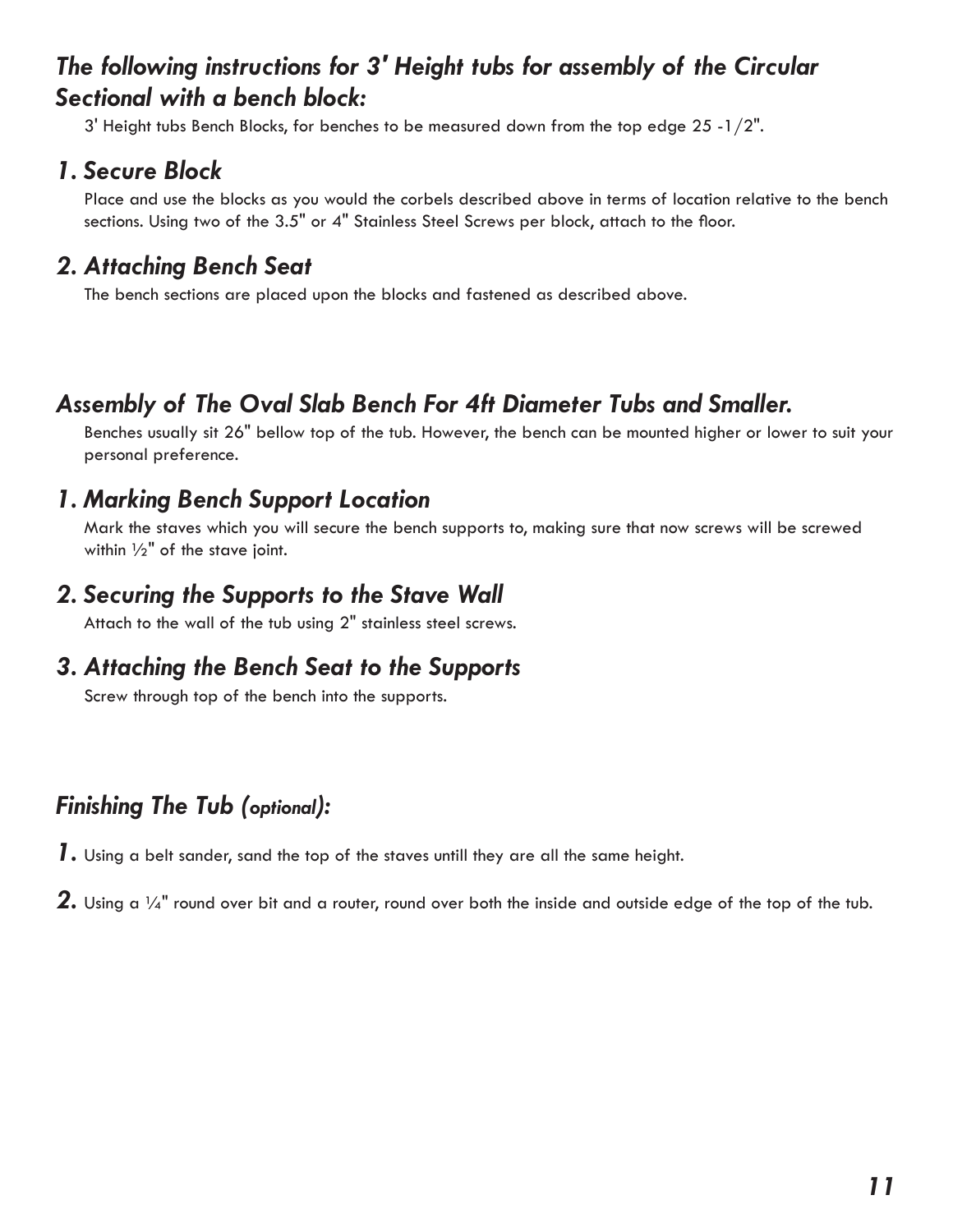### *Safety Instructions*

#### **Owners of a hot tub should become well acquainted with the following safety instructions. It is the owner's responsibility to inform guests and family of these safety precautions and to see that they are followed.**

- 1. When installing and using electrical equipment, these basic safety precautions should always be followed:
	- a) To reduce the risk of injury, do not permit children to use this product unless they are always closely supervised.
	- b) All electrical power supplied to this system must be connected to a ground-fault circuit-interrupter at the power source.
	- c) The GFCI should be tested regularly. Push the test button on the GFCI. The product should not operate. Now push the reset button on the GFCI. The product should now operate normally. If the product fails to perform in this manner, there is a chance that there could be a ground current flowing, indicating the possibility of an electric shock. Disconnect the power until the fault has been identified and corrected.
	- d) Bonding lugs are provided where appropriate and should be used to connect a minimum No. 8 AWG (8.4mm2) solid copper conductor between the equipment and any metal objects.

#### 2. Risk of Electric Shock.

- a) The actual tub or spa should be installed at least 5 feet (1.5 m) from all metal surfaces. As an alternative, it may be installed within 5 feet of metal surfaces if each metal surface is permanently connected by a minimum No. 8 AWG (8.4 mm2) solid copper conductor to the wire connector on the terminal box that is provided for this purpose.
- b) Do not permit any electric appliance, such as a light, telephone, radio, or television, within 5 feet (1.5 m) of the tub.

#### 3. Risk of Accidental Drowning.

- a) Extreme caution must be exercised to prevent unauthorized access by children. To avoid accidents, ensure that children cannot use the tub unless they are always supervised.
- b) The use of alcohol, drugs, or medication before or during hot tub use may lead to unconsciousness with the possibility of drowning.
- 4. When installing and using electrical equipment, these basic safety precautions should always be followed:
	- a) The suction fittings in this system are sized to match the specific water flow created by the pump. Should the need arise to replace the suction fittings or the pump, be sure that the flow rates are compatible. Never operate the hot tub if any part of the suction fittings is broken or missing. Never replace a suction fitting with one rated less than the flow rate marked on the original fitting.
	- b) The water in the hot tub should never exceed 104° F (40° C). Water temperatures between 100° F and 104° F (38° and 40° C) are considered safe for a healthy adult. Lower water temperatures are recommended for the elderly, for young children and when hot tub use exceeds 10 minutes.
	- c) Since excessive water temperatures have a high potential for causing fetal damage during the early months of pregnancy, pregnant or possibly pregnant women should limit water temperatures to 100° F (38° C).
	- d) Before entering a hot tub, the user should measure the water temperature with an accurate thermometer since the tolerance of water temperature-regulating devices varies.
	- e) The elderly, obese persons, and persons with a history of heart disease, low or high blood pressure, circulatory system problems, or diabetes should consult a physician before using a hot tub.
	- f) Persons using medication should consult a physician before using a hot tub since some medication may induce drowsiness while other medication may affect heart rate, blood pressure, and circulation.
	- g) High water temperature and prolonged periods of exposure can raise internal body temperature excessively and impair the body's ability to regulate temperature. This effect is even heightened in children. High body temperature affects people differently. Excessive exposure may result in nausea, dizziness, or fainting. Until you become familiar with your own body's reaction to hot water immersion at various temperatures, you should limit your initial time in the water to 10 minutes at a maximum temperature of 100 $^\circ$  F.
	- h) Do not use the hot tub immediately following strenuous exercise.
	- i) People with open sores or infectious conditions should not use the hot tub.
	- j) Do not jump or dive into the hot tub, which can result in serious injury or death.
	- k) Wet surfaces surrounding hot tubs are slippery and care must be used when entering and exiting. Installation and use of handrails are recommended.
	- l) Glass and other breakable objects should not be brought into or near the hot tub.
	- m) When not in use, the hot tub should be covered with a rigid cover (such as our Vinyl Insulating Cover). The cover should be completely removed prior to the use of the hot tub. Do not sit, stand, or lie on the vinyl insulating cover as it is not meant to support such weight. The cover should be locked or latched when the hot tub is not in use to prevent unauthorized use or entry, especially by small children.
	- n) All outdoor installations should comply with local fencing codes, and some method should be employed to prevent unauthorized use or entry to the area around the tub
	- o) Do not use attachments unless recommended by the manufacturer. Use the equipment in this system only for its intended use.
	- p) Never drop or insert any object into any opening. Prevent small objects such as beads, buttons, etc. from entering the system through the jets or suction fittings. Remove loose fitting jewelry (such as earrings) before entering the hot tub.
	- q) Bathers with long hair should tie their hair up or use a bathing cap to prevent hair from entering the system.
	- r) Never operate this unit without the guard (screen cover) over the suction fittings, which can result in serious injury and possible drowning.
	- s) Install the equipment so that access for future servicing is provided.
	- t) Never service the unit without first interrupting the power supply by turning off the main circuit breaker in the homes electrical panel box.